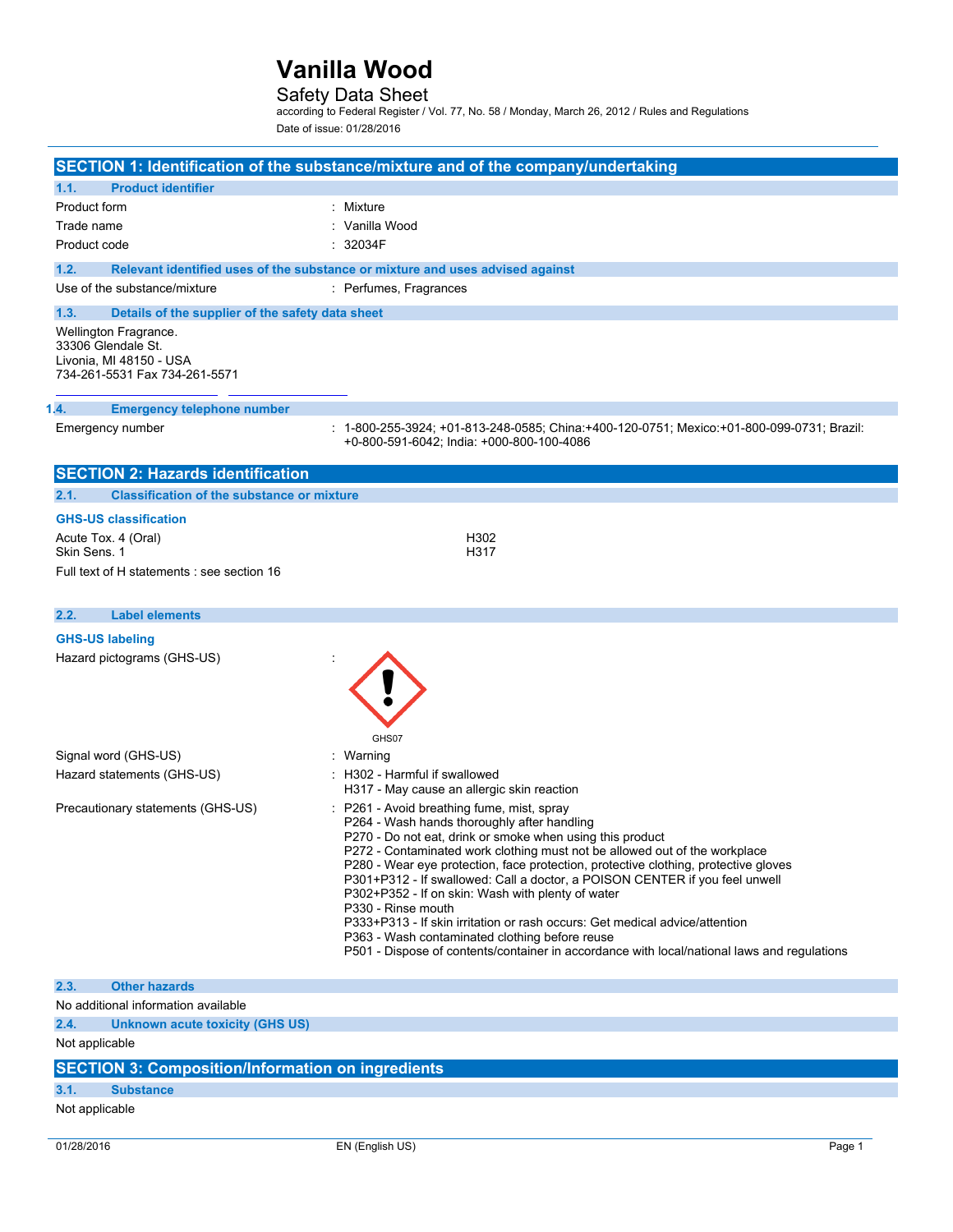### Safety Data Sheet

according to Federal Register / Vol. 77, No. 58 / Monday, March 26, 2012 / Rules and Regulations

| 3.2.<br><b>Mixture</b>  |                           |               |                                                |
|-------------------------|---------------------------|---------------|------------------------------------------------|
| <b>Name</b>             | <b>Product identifier</b> | $\frac{9}{6}$ | <b>GHS-US classification</b>                   |
| Benzyl benzoate         | (CAS No) 120-51-4         | 10 - 40       | Acute Tox. 4 (Oral), H302                      |
| Hexyl cinnamic aldehyde | (CAS No) 101-86-0         | $1.24 - 5.24$ | Skin Sens, 1B, H317<br>Aquatic Chronic 2, H411 |
| Ethyl vanillin crystals | (CAS No) 121-32-4         | $0.93 - 3.93$ | Acute Tox. 4 (Oral), H302                      |
| Vanillin                | (CAS No) 121-33-5         | $0.62 - 2.62$ | Acute Tox. 4 (Oral), H302                      |
| Veltol plus crystals    | (CAS No) 4940-11-8        | $0.31 - 1.31$ | Acute Tox. 4 (Oral), H302                      |

### Allergen report available upon request.

Full text of H-phrases: see section 16

| <b>SECTION 4: First aid measures</b>                                                                    |                                                                                                                                                                                                                                                                                                                                                                                                                    |  |  |
|---------------------------------------------------------------------------------------------------------|--------------------------------------------------------------------------------------------------------------------------------------------------------------------------------------------------------------------------------------------------------------------------------------------------------------------------------------------------------------------------------------------------------------------|--|--|
| <b>Description of first aid measures</b><br>4.1.                                                        |                                                                                                                                                                                                                                                                                                                                                                                                                    |  |  |
| First-aid measures general                                                                              | : Never give anything by mouth to an unconscious person. If you feel unwell, seek medical<br>advice (show the label where possible).                                                                                                                                                                                                                                                                               |  |  |
| First-aid measures after inhalation                                                                     | Allow victim to breathe fresh air. Allow the victim to rest.                                                                                                                                                                                                                                                                                                                                                       |  |  |
| First-aid measures after skin contact                                                                   | Wash with plenty of soap and water. If skin irritation or rash occurs: Get immediate medical<br>advice/attention. Get medical advice/attention. Specific treatment (see on this label). Wash<br>contaminated clothing before reuse. Remove affected clothing and wash all exposed skin area<br>with mild soap and water, followed by warm water rinse. If skin irritation occurs: Get medical<br>advice/attention. |  |  |
| First-aid measures after eye contact                                                                    | Rinse immediately with plenty of water. Obtain medical attention if pain, blinking or redness<br>persist.                                                                                                                                                                                                                                                                                                          |  |  |
| First-aid measures after ingestion                                                                      | Rinse mouth. Call a POISON CENTER or doctor/physician if you feel unwell. Do NOT induce<br>vomiting. Obtain emergency medical attention.                                                                                                                                                                                                                                                                           |  |  |
| 4.2.<br>Most important symptoms and effects, both acute and delayed                                     |                                                                                                                                                                                                                                                                                                                                                                                                                    |  |  |
| Symptoms/injuries                                                                                       | : Not expected to present a significant hazard under anticipated conditions of normal use.                                                                                                                                                                                                                                                                                                                         |  |  |
| Symptoms/injuries after inhalation                                                                      | May cause an allergic skin reaction.                                                                                                                                                                                                                                                                                                                                                                               |  |  |
| Symptoms/injuries after ingestion                                                                       | : Swallowing a small quantity of this material will result in serious health hazard.                                                                                                                                                                                                                                                                                                                               |  |  |
| 4.3.                                                                                                    | Indication of any immediate medical attention and special treatment needed                                                                                                                                                                                                                                                                                                                                         |  |  |
| No additional information available                                                                     |                                                                                                                                                                                                                                                                                                                                                                                                                    |  |  |
| <b>SECTION 5: Firefighting measures</b>                                                                 |                                                                                                                                                                                                                                                                                                                                                                                                                    |  |  |
| <b>Extinguishing media</b><br>5.1.                                                                      |                                                                                                                                                                                                                                                                                                                                                                                                                    |  |  |
| Suitable extinguishing media                                                                            | : Foam. Dry powder. Carbon dioxide. Water spray. Sand.                                                                                                                                                                                                                                                                                                                                                             |  |  |
| Unsuitable extinguishing media                                                                          | : Do not use a heavy water stream.                                                                                                                                                                                                                                                                                                                                                                                 |  |  |
| 5.2.<br>Special hazards arising from the substance or mixture                                           |                                                                                                                                                                                                                                                                                                                                                                                                                    |  |  |
| No additional information available                                                                     |                                                                                                                                                                                                                                                                                                                                                                                                                    |  |  |
| 5.3.<br><b>Advice for firefighters</b>                                                                  |                                                                                                                                                                                                                                                                                                                                                                                                                    |  |  |
| Firefighting instructions                                                                               | : Use water spray or fog for cooling exposed containers. Exercise caution when fighting any<br>chemical fire. Prevent fire-fighting water from entering environment.                                                                                                                                                                                                                                               |  |  |
| Protection during firefighting                                                                          | : Do not enter fire area without proper protective equipment, including respiratory protection.                                                                                                                                                                                                                                                                                                                    |  |  |
| <b>SECTION 6: Accidental release measures</b>                                                           |                                                                                                                                                                                                                                                                                                                                                                                                                    |  |  |
| Personal precautions, protective equipment and emergency procedures<br>6.1.                             |                                                                                                                                                                                                                                                                                                                                                                                                                    |  |  |
| 6.1.1.<br>For non-emergency personnel                                                                   |                                                                                                                                                                                                                                                                                                                                                                                                                    |  |  |
| Emergency procedures                                                                                    | : Evacuate unnecessary personnel.                                                                                                                                                                                                                                                                                                                                                                                  |  |  |
|                                                                                                         |                                                                                                                                                                                                                                                                                                                                                                                                                    |  |  |
| 6.1.2.<br>For emergency responders                                                                      |                                                                                                                                                                                                                                                                                                                                                                                                                    |  |  |
| Protective equipment                                                                                    | Equip cleanup crew with proper protection.                                                                                                                                                                                                                                                                                                                                                                         |  |  |
| <b>Emergency procedures</b>                                                                             | : Ventilate area.                                                                                                                                                                                                                                                                                                                                                                                                  |  |  |
| 6.2.<br><b>Environmental precautions</b>                                                                |                                                                                                                                                                                                                                                                                                                                                                                                                    |  |  |
| Prevent entry to sewers and public waters. Notify authorities if liquid enters sewers or public waters. |                                                                                                                                                                                                                                                                                                                                                                                                                    |  |  |
| 6.3.<br>Methods and material for containment and cleaning up                                            |                                                                                                                                                                                                                                                                                                                                                                                                                    |  |  |
| Methods for cleaning up                                                                                 | : Soak up spills with inert solids, such as clay or diatomaceous earth as soon as possible. Collect<br>spillage. Store away from other materials.                                                                                                                                                                                                                                                                  |  |  |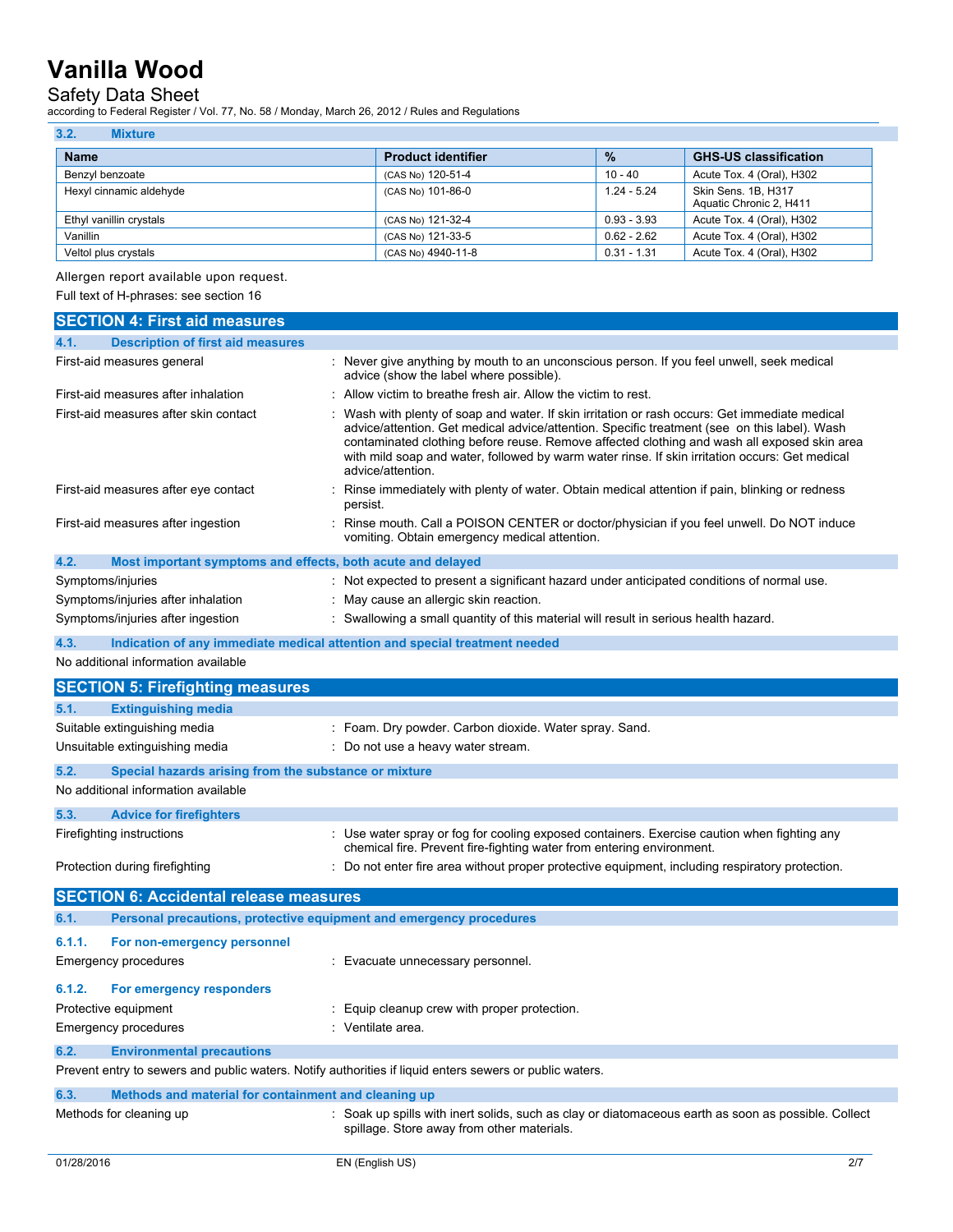Safety Data Sheet

according to Federal Register / Vol. 77, No. 58 / Monday, March 26, 2012 / Rules and Regulations

### **6.4. Reference to other sections**

See Heading 8. Exposure controls and personal protection.

| <b>SECTION 7: Handling and storage</b>                               |                                                                                                                                                                                                                                          |  |  |
|----------------------------------------------------------------------|------------------------------------------------------------------------------------------------------------------------------------------------------------------------------------------------------------------------------------------|--|--|
| <b>Precautions for safe handling</b><br>7.1.                         |                                                                                                                                                                                                                                          |  |  |
| Precautions for safe handling                                        | : Avoid breathing fume, mist, spray. Wash hands and other exposed areas with mild soap and<br>water before eating, drinking or smoking and when leaving work. Provide good ventilation in<br>process area to prevent formation of vapor. |  |  |
| Hygiene measures                                                     | : Do not eat, drink or smoke when using this product. Wash hands thoroughly after handling.<br>Contaminated work clothing should not be allowed out of the workplace. Wash contaminated<br>clothing before reuse.                        |  |  |
| 7.2.<br>Conditions for safe storage, including any incompatibilities |                                                                                                                                                                                                                                          |  |  |
| Storage conditions                                                   | : Keep only in the original container in a cool, well ventilated place away from : Keep away from<br>heat, hot surfaces, sparks, open flames and other ignition sources. No smoking. Keep<br>container closed when not in use.           |  |  |
| Incompatible products                                                | : Strong bases. Strong acids.                                                                                                                                                                                                            |  |  |
| Incompatible materials                                               | : Sources of ignition. Direct sunlight.                                                                                                                                                                                                  |  |  |
| Storage temperature                                                  | : 25 °C                                                                                                                                                                                                                                  |  |  |
| Storage area                                                         | : Store in a well-ventilated place. Store away from heat.                                                                                                                                                                                |  |  |
| Special rules on packaging                                           | : Store in a closed container.                                                                                                                                                                                                           |  |  |
| Packaging materials                                                  | : Do not store in corrodable metal.                                                                                                                                                                                                      |  |  |
| 7.3.<br><b>Specific end use(s)</b>                                   |                                                                                                                                                                                                                                          |  |  |

No additional information available

|      | SECTION 8: Exposure controls/personal protection |
|------|--------------------------------------------------|
| 8.1. | <b>Control parameters</b>                        |

No additional information available

| : Avoid all unnecessary exposure.        |
|------------------------------------------|
| : Wear protective gloves.                |
| : Chemical goggles or safety glasses.    |
| : Wear appropriate mask.                 |
| : Do not eat, drink or smoke during use. |
|                                          |

## **SECTION 9: Physical and chemical properties**

| Information on basic physical and chemical properties<br>9.1. |                      |
|---------------------------------------------------------------|----------------------|
| Physical state                                                | : Liquid             |
| Color                                                         | : light yellow amber |
| Odor                                                          | : Vanilla            |
| Odor threshold                                                | : No data available  |
| pH                                                            | : No data available  |
| Relative evaporation rate (butyl acetate=1)                   | : No data available  |
| Melting point                                                 | : No data available  |
| Freezing point                                                | : No data available  |
| Boiling point                                                 | : No data available  |
| Flash point                                                   | : $>93.33^{\circ}$ C |
| Auto-ignition temperature                                     | : No data available  |
| Decomposition temperature                                     | : No data available  |
| Flammability (solid, gas)                                     | : No data available  |
| Vapor pressure                                                | : No data available  |
| Relative vapor density at 20 °C                               | : No data available  |
| Relative density                                              | : No data available  |
|                                                               |                      |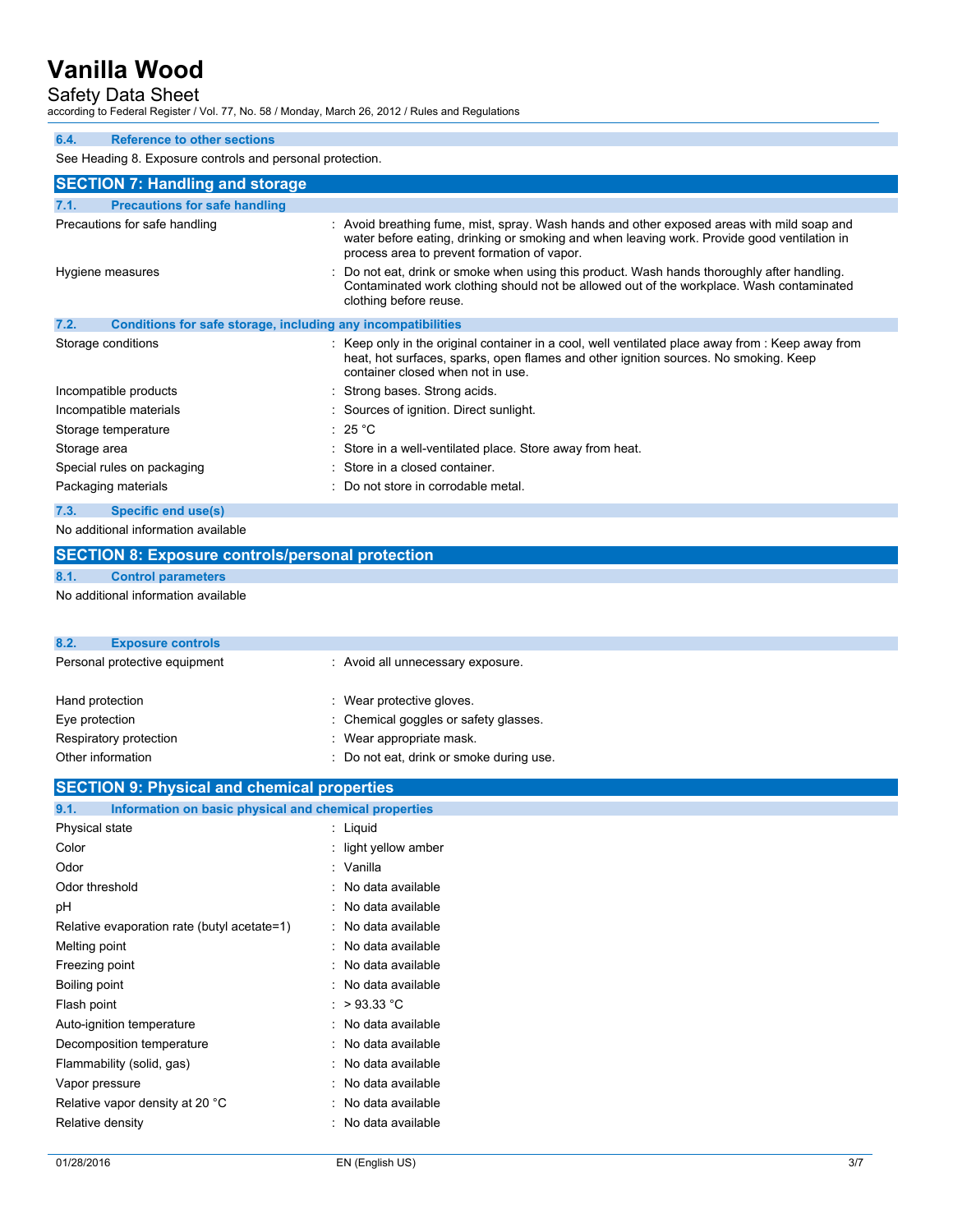Safety Data Sheet

according to Federal Register / Vol. 77, No. 58 / Monday, March 26, 2012 / Rules and Regulations

| Solubility                  | $\therefore$ No data available |
|-----------------------------|--------------------------------|
| Log Pow                     | : No data available            |
| Log Kow                     | : No data available            |
| Viscosity, kinematic        | : No data available            |
| Viscosity, dynamic          | : No data available            |
| <b>Explosive properties</b> | : No data available            |
| Oxidizing properties        | : No data available            |
| <b>Explosion limits</b>     | : No data available            |

#### **9.2. Other information**

#### No additional information available

|                                                      | <b>SECTION 10: Stability and reactivity</b> |  |  |  |
|------------------------------------------------------|---------------------------------------------|--|--|--|
| 10.1.                                                | <b>Reactivity</b>                           |  |  |  |
|                                                      | No additional information available         |  |  |  |
| 10.2.                                                | <b>Chemical stability</b>                   |  |  |  |
|                                                      | Not established.                            |  |  |  |
| 10.3.                                                | <b>Possibility of hazardous reactions</b>   |  |  |  |
| Not established.                                     |                                             |  |  |  |
| 10.4.                                                | <b>Conditions to avoid</b>                  |  |  |  |
| Direct sunlight. Extremely high or low temperatures. |                                             |  |  |  |
| 10.5.                                                | <b>Incompatible materials</b>               |  |  |  |
| Strong acids. Strong bases.                          |                                             |  |  |  |
| 10.6.                                                | <b>Hazardous decomposition products</b>     |  |  |  |
| fume. Carbon monoxide. Carbon dioxide.               |                                             |  |  |  |
| <b>SECTION 11: Toxicological information</b>         |                                             |  |  |  |
|                                                      |                                             |  |  |  |

#### **11.1. Information on toxicological effects**

| Acute toxicity                                         |  | Oral: Harmful if swallowed                                                                |
|--------------------------------------------------------|--|-------------------------------------------------------------------------------------------|
| Vanilla Wood                                           |  |                                                                                           |
| ATE US (oral)                                          |  | 700.171 mg/kg body weight                                                                 |
| Skin corrosion/irritation                              |  | Not classified                                                                            |
| Serious eye damage/irritation                          |  | : Not classified                                                                          |
| Respiratory or skin sensitization                      |  | : May cause an allergic skin reaction.                                                    |
| Germ cell mutagenicity                                 |  | Not classified                                                                            |
| Carcinogenicity                                        |  | Not classified                                                                            |
| Vanilla Wood                                           |  |                                                                                           |
| Reproductive toxicity                                  |  | Not classified                                                                            |
| Specific target organ toxicity (single exposure)       |  | : Not classified                                                                          |
| Vanilla Wood                                           |  |                                                                                           |
| Specific target organ toxicity (repeated<br>exposure)  |  | Not classified                                                                            |
| Aspiration hazard                                      |  | : Not classified                                                                          |
| Potential Adverse human health effects and<br>symptoms |  | : Harmful if swallowed. Based on available data, the classification criteria are not met. |
| Symptoms/injuries after inhalation                     |  | : May cause an allergic skin reaction.                                                    |
| Symptoms/injuries after ingestion                      |  | Swallowing a small quantity of this material will result in serious health hazard.        |

|       | <b>SECTION 12: Ecological information</b> |
|-------|-------------------------------------------|
| 12.1. | <b>Toxicity</b>                           |

No additional information available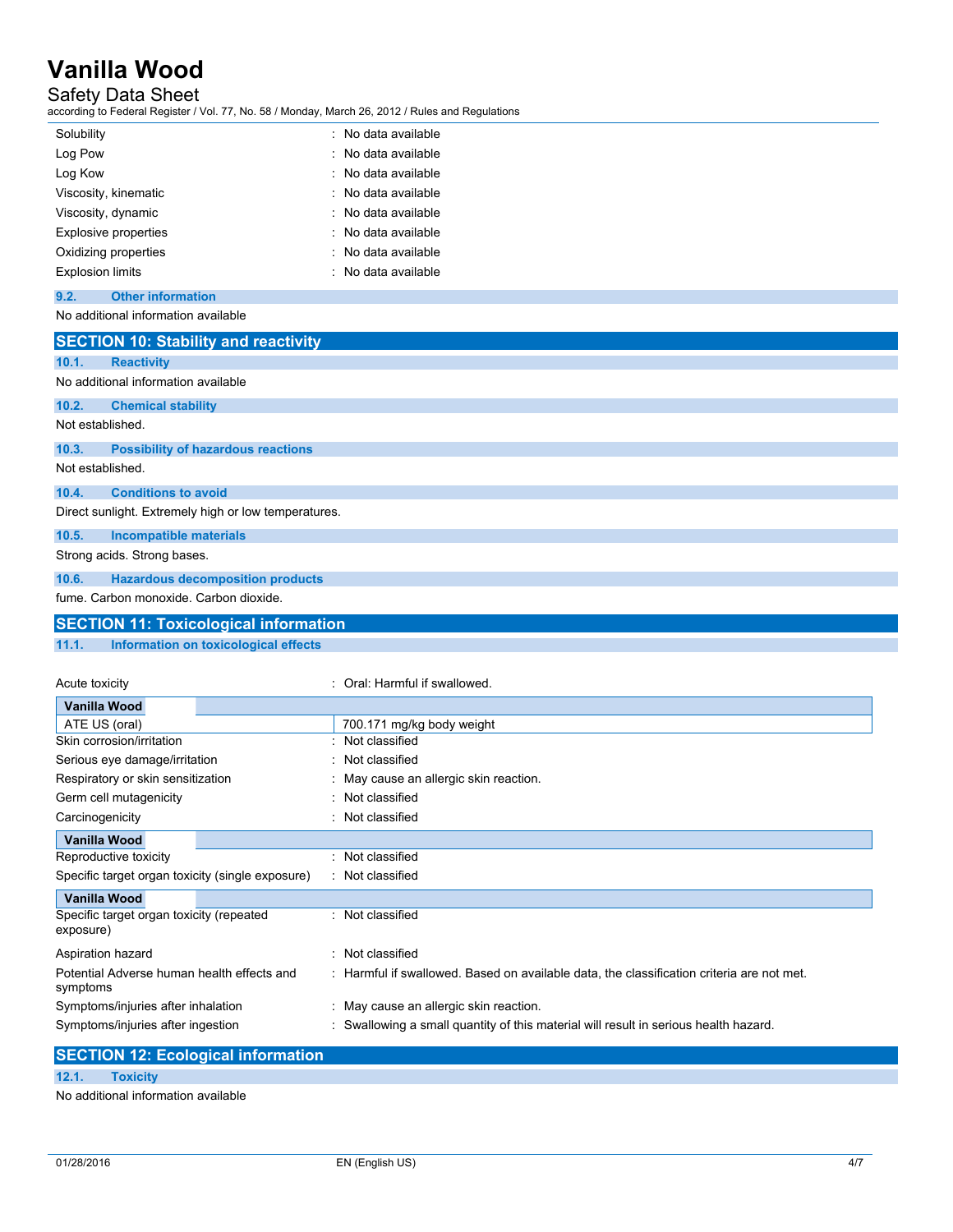## Safety Data Sheet

according to Federal Register / Vol. 77, No. 58 / Monday, March 26, 2012 / Rules and Regulations

| 12.2.<br><b>Persistence and degradability</b> |                                                                                                                                                                  |  |
|-----------------------------------------------|------------------------------------------------------------------------------------------------------------------------------------------------------------------|--|
| Vanilla Wood                                  |                                                                                                                                                                  |  |
| Persistence and degradability                 | Not established.                                                                                                                                                 |  |
| <b>Bioaccumulative potential</b><br>12.3.     |                                                                                                                                                                  |  |
| Vanilla Wood                                  |                                                                                                                                                                  |  |
| Bioaccumulative potential                     | Not established.                                                                                                                                                 |  |
| <b>Mobility in soil</b><br>12.4.              |                                                                                                                                                                  |  |
| No additional information available           |                                                                                                                                                                  |  |
| 12.5.<br><b>Other adverse effects</b>         |                                                                                                                                                                  |  |
| Effect on ozone layer                         |                                                                                                                                                                  |  |
|                                               |                                                                                                                                                                  |  |
| Effect on the global warming                  | : No known ecological damage caused by this product.                                                                                                             |  |
| Other information                             | : Avoid release to the environment.                                                                                                                              |  |
| <b>SECTION 13: Disposal considerations</b>    |                                                                                                                                                                  |  |
| 13.1.<br><b>Waste treatment methods</b>       |                                                                                                                                                                  |  |
| Waste disposal recommendations                | Dispose of contents/container in accordance with local/national laws and regulations. Dispose<br>in a safe manner in accordance with local/national regulations. |  |
| Ecology - waste materials                     | : Avoid release to the environment.                                                                                                                              |  |
| <b>SECTION 14: Transport information</b>      |                                                                                                                                                                  |  |
| In accordance with DOT                        |                                                                                                                                                                  |  |
| Not regulated for transport                   |                                                                                                                                                                  |  |
| <b>Additional information</b>                 |                                                                                                                                                                  |  |
| Other information                             | : No supplementary information available.                                                                                                                        |  |

#### **ADR**

No additional information available

#### **Transport by sea**

No additional information available

#### **Air transport**

No additional information available

#### **SECTION 15: Regulatory information**

#### **15.1. US Federal regulations**

All components of this product are listed, or excluded from listing, on the United States Environmental Protection Agency Toxic Substances Control Act (TSCA) inventory.

This product or mixture does not contain a toxic chemical or chemicals in excess of the applicable de minimis concentration as specified in 40 CFR §372.38(a) subject to the reporting requirements of section 313 of Title III of the Superfund Amendments and Reauthorization Act of 1986 and 40 CFR Part 372.

### **15.2. International regulations**

#### **CANADA**

| Vanillin (121-33-5)                                   |                                                                               |  |
|-------------------------------------------------------|-------------------------------------------------------------------------------|--|
| Listed on the Canadian DSL (Domestic Substances List) |                                                                               |  |
| Ethyl vanillin crystals (121-32-4)                    |                                                                               |  |
| Listed on the Canadian DSL (Domestic Substances List) |                                                                               |  |
| <b>WHMIS Classification</b>                           | Uncontrolled product according to WHMIS classification criteria               |  |
| Benzyl benzoate (120-51-4)                            |                                                                               |  |
| Listed on the Canadian DSL (Domestic Substances List) |                                                                               |  |
| <b>WHMIS Classification</b>                           | Class D Division 2 Subdivision B - Toxic material causing other toxic effects |  |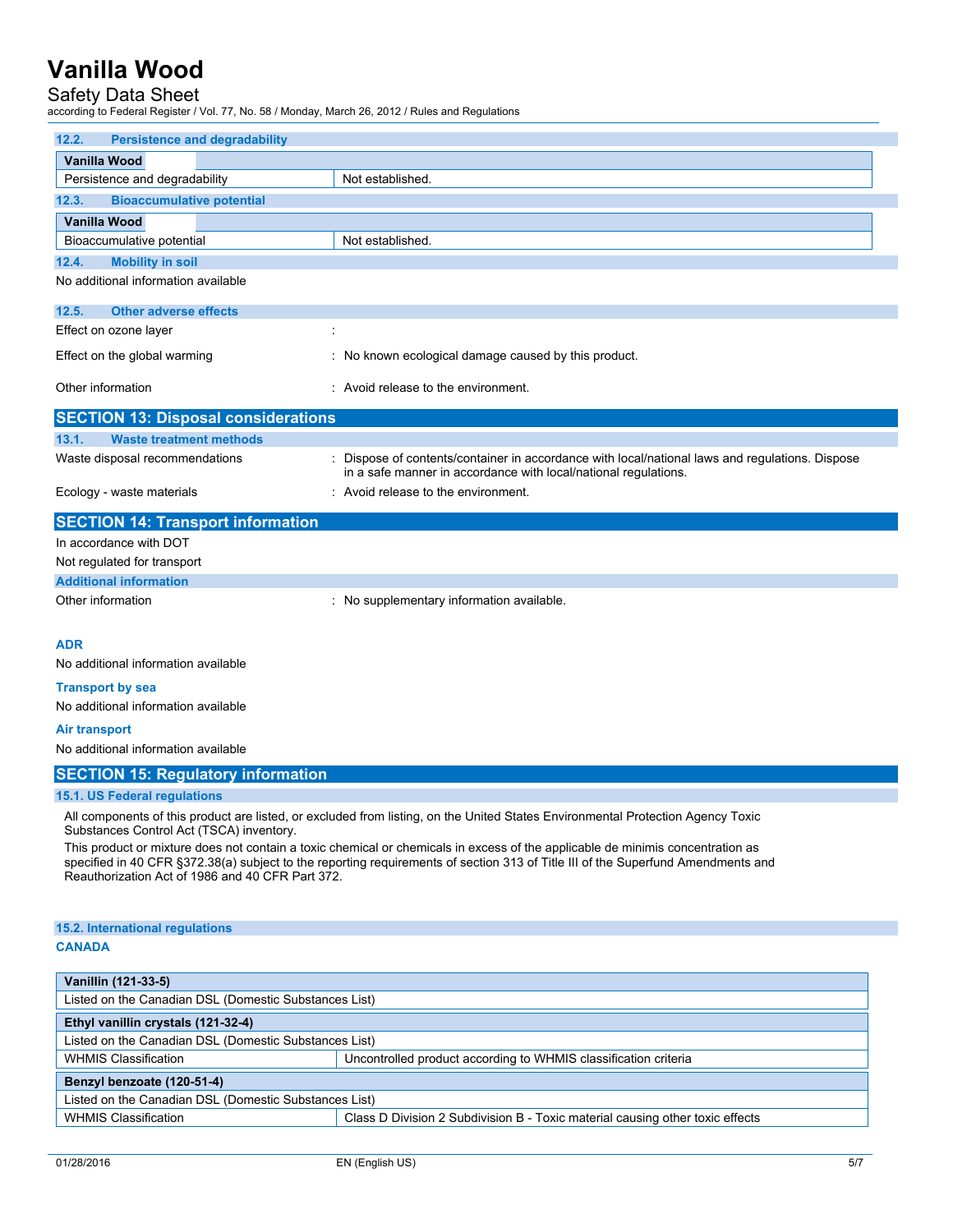### Safety Data Sheet

according to Federal Register / Vol. 77, No. 58 / Monday, March 26, 2012 / Rules and Regulations

#### **Hexyl cinnamic aldehyde (101-86-0)**

Listed on the Canadian DSL (Domestic Substances List)

#### **Veltol plus crystals (4940-11-8)**

Listed on the Canadian DSL (Domestic Substances List)

#### **EU-Regulations**

**Vanillin (121-33-5)**

Listed on the EEC inventory EINECS (European Inventory of Existing Commercial Chemical Substances)

### **Ethyl vanillin crystals (121-32-4)**

Listed on the EEC inventory EINECS (European Inventory of Existing Commercial Chemical Substances)

**Benzyl benzoate (120-51-4)**

Listed on the EEC inventory EINECS (European Inventory of Existing Commercial Chemical Substances)

**Hexyl cinnamic aldehyde (101-86-0)**

Listed on the EEC inventory EINECS (European Inventory of Existing Commercial Chemical Substances)

#### **Veltol plus crystals (4940-11-8)**

Listed on the EEC inventory EINECS (European Inventory of Existing Commercial Chemical Substances)

**Classification according to Regulation (EC) No. 1272/2008 [CLP]** Not determined

#### **Classification according to Directive 67/548/EEC [DSD] or 1999/45/EC [DPD]**

**15.2.2. National regulations**

| Vanillin (121-33-5)                                                                                                                                                                                                                                                                                                                                                                                                                                                                                                                                                                                                                              |
|--------------------------------------------------------------------------------------------------------------------------------------------------------------------------------------------------------------------------------------------------------------------------------------------------------------------------------------------------------------------------------------------------------------------------------------------------------------------------------------------------------------------------------------------------------------------------------------------------------------------------------------------------|
| Listed on the AICS (Australian Inventory of Chemical Substances)<br>Listed on IECSC (Inventory of Existing Chemical Substances Produced or Imported in China)<br>Listed on the Japanese ENCS (Existing & New Chemical Substances) inventory<br>Listed on the Korean ECL (Existing Chemicals List)<br>Listed on NZIoC (New Zealand Inventory of Chemicals)<br>Listed on PICCS (Philippines Inventory of Chemicals and Chemical Substances)<br>Listed on INSQ (Mexican national Inventory of Chemical Substances)<br>Listed on CICR (Turkish Inventory and Control of Chemicals)                                                                   |
| Ethyl vanillin crystals (121-32-4)                                                                                                                                                                                                                                                                                                                                                                                                                                                                                                                                                                                                               |
| Listed on the AICS (Australian Inventory of Chemical Substances)<br>Listed on IECSC (Inventory of Existing Chemical Substances Produced or Imported in China)<br>Listed on the Japanese ENCS (Existing & New Chemical Substances) inventory<br>Listed on the Korean ECL (Existing Chemicals List)<br>Listed on NZIoC (New Zealand Inventory of Chemicals)<br>Listed on PICCS (Philippines Inventory of Chemicals and Chemical Substances)<br>Listed on INSQ (Mexican national Inventory of Chemical Substances)<br>Listed on CICR (Turkish Inventory and Control of Chemicals)                                                                   |
|                                                                                                                                                                                                                                                                                                                                                                                                                                                                                                                                                                                                                                                  |
| Benzyl benzoate (120-51-4)                                                                                                                                                                                                                                                                                                                                                                                                                                                                                                                                                                                                                       |
| Listed on the AICS (Australian Inventory of Chemical Substances)<br>Listed on IECSC (Inventory of Existing Chemical Substances Produced or Imported in China)<br>Listed on the Japanese ENCS (Existing & New Chemical Substances) inventory<br>Listed on the Japanese ISHL (Industrial Safety and Health Law)<br>Listed on the Korean ECL (Existing Chemicals List)<br>Listed on NZIoC (New Zealand Inventory of Chemicals)<br>Listed on PICCS (Philippines Inventory of Chemicals and Chemical Substances)<br>Listed on INSQ (Mexican national Inventory of Chemical Substances)<br>Listed on CICR (Turkish Inventory and Control of Chemicals) |
| Hexyl cinnamic aldehyde (101-86-0)                                                                                                                                                                                                                                                                                                                                                                                                                                                                                                                                                                                                               |